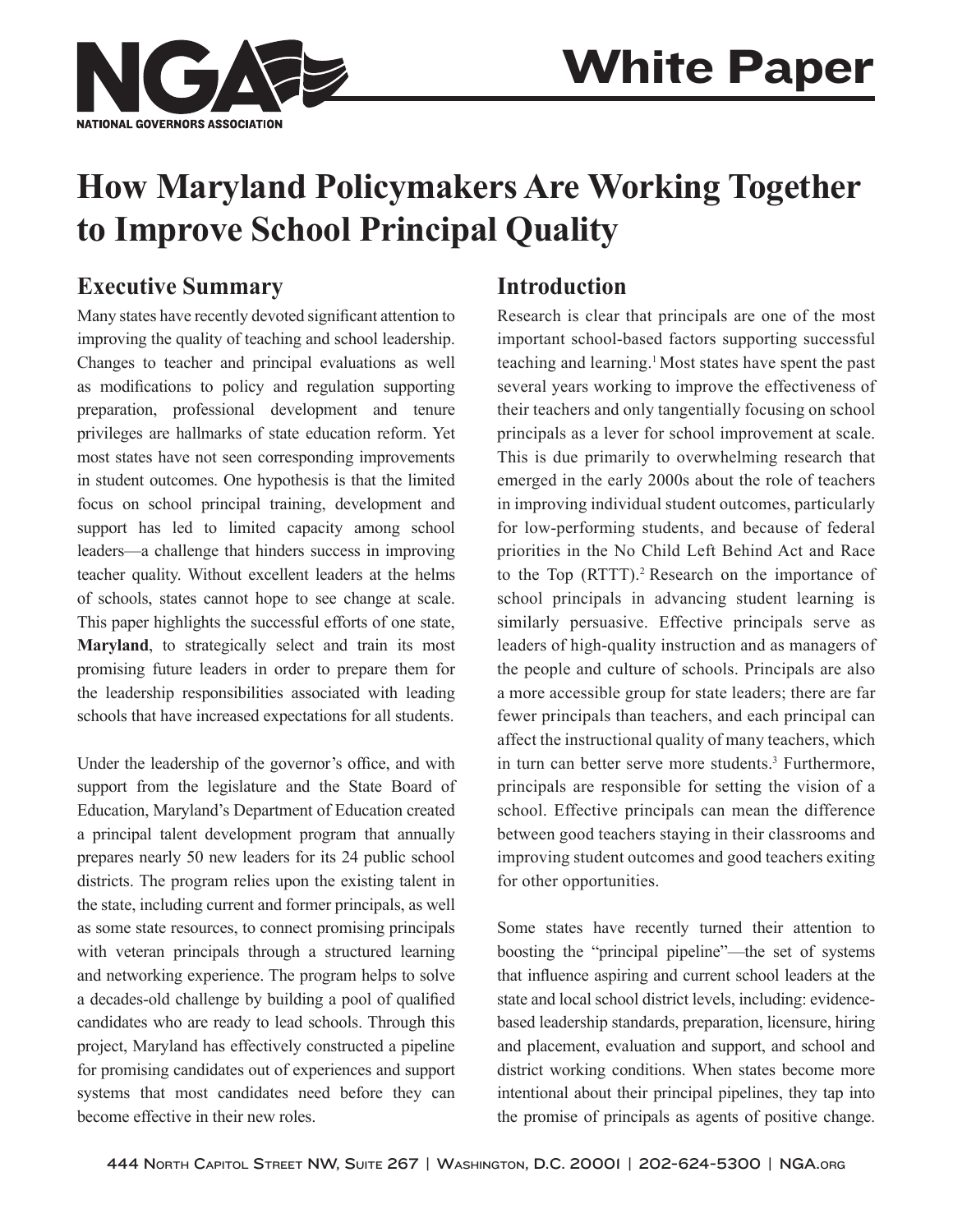The improved principal pipeline is designed to attract, cultivate, prepare, support and retain effective school leaders who are prepared to meet school, local and state performance expectations.4

This case study features **Maryland**'s efforts to improve principal effectiveness at scale by strengthening its principal pipeline.<sup>5</sup> The governor's office, the office of the state superintendent of education and other state and district entities have worked together to generate a coherent set of strategies to improve the way the state and its districts recruit, train, develop, evaluate and support school principals. The case study highlights each of those efforts and closes with several lessons learned from Maryland that other states may want to consider for improving principal effectiveness at scale.

# **Maryland's Education Context**

Maryland's K-12 public school system, with nearly 850,000 students enrolled in 2015, typically ranks near the top among public education systems nationwide in *Education Week's* annual "Quality Counts" survey.6 The state has 24 public school districts.<sup>7</sup> The districts are diverse and highly autonomous. For example, teacher and principal salaries are negotiated yearly between local school districts and educator unions.<sup>8</sup>

The education governance structure in Maryland consists of the State Board of Education, the state superintendent of schools and the state department of education. The state superintendent, hired by the Maryland State Board of Education, oversees the Maryland State Department of Education (MSDE) and executes policy and enforces regulations adopted by the State board, which is appointed by the governor. Maryland's State Board of Education has general oversight of the state department of education and is the voice of the public in its role as policymaker for Maryland's public schools, public libraries and vocational rehabilitation services.

In 2010, Maryland received a \$250 million Round 2 RTTT grant.<sup>9</sup> In preparation for the grant proposal, then Governor Martin O'Malley convened a RTTT steering committee and shepherded the passage of the state's

Education Reform Act of 2010.10 The Act positioned the state well for RTTT funding eligibility and established legislative guidelines designed to meet requirements for addressing teacher and principal evaluation through the state's RTTT-funded efforts. Twenty-two of the state's 24 districts agreed to participate in the policies and programs established in the application.

# **The Principalship in Maryland**

Across Maryland's 24 school districts, there are 1,476 schools led by a school principal and, in many cases, one or more assistant principals. In February 2017, the State Board of Education adopted the Professional Standards for Education Leaders (PSEL). These standards are designed to guide school leadership efforts, including training, evaluation and support.<sup>11</sup> Regulation 13A.12.04.04 articulates the requirements for someone to become a principal in Maryland, including a master's degree, three years of teaching, selected coursework related to school leadership and completion of a practicum or internship experience.12 In addition, a candidate for the principalship must present evidence of a qualifying score as established by the State Board of Education on its School Leaders Licensure Assessment.<sup>13</sup>

In Maryland, candidates for school principal may selfselect into a management track after completing all requirements identified in Regulation 13A.12.04.04.<sup>14</sup> Many school districts and states have not been intentional about identifying leadership skills early in an educator's career, matching skill sets and competencies with positions (for example, teaching roles versus leading or managing roles) or providing effective incentives and pathways into school leadership positions.15

Both the Maryland Higher Education Commission and the Maryland State Department of Education must approve educator preparation programs in Maryland.16 Program approval processes are conducted every seven years by MSDE staff and individuals contracted from the national accrediting body, the Council for the Accreditation of Educator Preparation.17 Maryland statutes require colleges and universities with an enrollment of 2,000 or more fulltime students to become nationally accredited, which is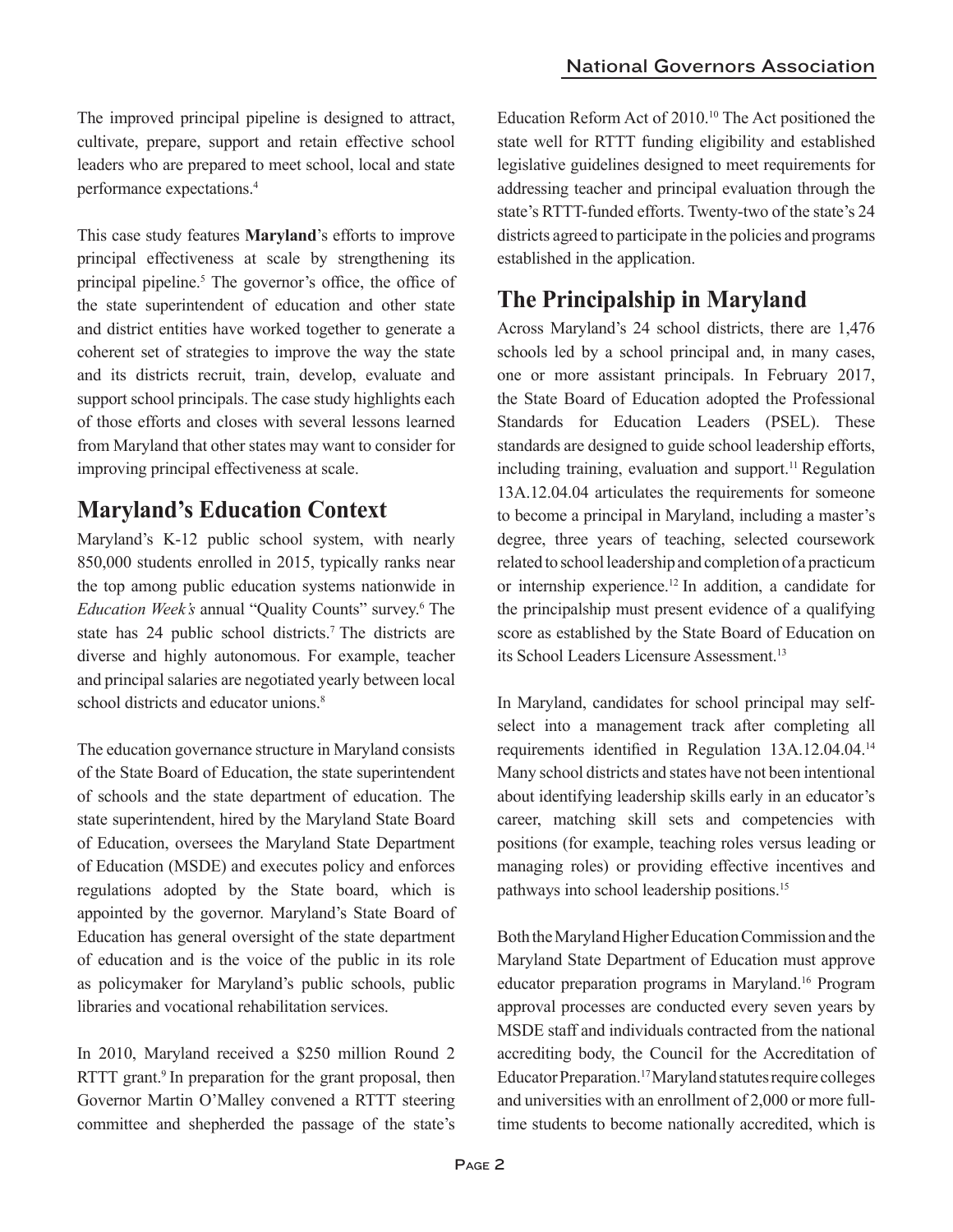considered in program approval processes.18 Colleges and universities with an enrollment of less than 2,000 students may choose whether to seek national accreditation. There are 15 principal preparation programs in Maryland, 12 of which are nationally accredited.<sup>19</sup>

Administrator preparation programs in Maryland's institutions of higher education are preparing to transition to align content with the state's recently adopted PSEL standards, which will require a greater focus on the relationship of school leadership work to student learning. State and district administrators have found that many principals receive adequate contentknowledge training in their pre-service program but that they do not fully understand how to put leadership into practice. Interviewees were clear that, while there are several quality pre-service training programs for principals in the state, leader candidates still need an enormous amount of development and support before they can take on the role of principal.

Principal effectiveness improvement is a key strategy for addressing school, teacher and student outcomes in Maryland. The state is continuing to work on developing a pool of job-ready principals with the right kinds of skills, experience and expertise to fill leadership positions. Furthermore, continued turnover of school principals and low student performance, particularly in urban areas, have inspired a deeper commitment by the state to building a stronger cadre of principal candidates.20 One interviewee at MSDE highlighted the importance of remaining focused on student learning: "The state has always had good principals in its schools who are doing innovative things, but if there are no student learning results or principals are not explicitly talking about equitable student learning opportunities and outcomes for all kids, then they are not the right fit."

## **How Maryland Has Elevated Principal Effectiveness**

Maryland's department of education has long recognized the importance of the school principal. Efforts throughout the 2000s laid the groundwork

for the state's RTTT proposal. In its application, the state committed to continue its work on school leadership through strategies such as redesigning and strengthening the state's models for preparation, development, retention and evaluation of principals. Since that time, the focus on school leadership has been sustained through a coordinated effort of the governor's office, the Maryland State Department of Education, the legislature and the Maryland State Board of Education.

#### *The Role of the Governor's Office*

Governors oversee the education system and its connections to the workforce. As chief executive, the governor has the power to influence governance of education and to ensure a coherent, responsive system supports students' progression. Governors can leverage both formal and informal authority to achieve the changes they wish to see. Their formal authority, for example, includes making appointments, allocating funding in the budget and pushing for legislative and regulatory changes. Informal authority includes use of the bully pulpit to frame the issue and propose solutions as well as to convene key constituencies to build a strong coalition. The governor of Maryland provides leadership on modifications to regulation related to funding and delivery of education services and has a broad range of appointive powers. For example, the governor appoints all members of the State Board of Education and the board appoints the State Superintendent of Schools. This gives the governor significant input into who serves as the superintendent.<sup>21</sup>

Over the past several years, the governor's office has exercised authority in a variety of ways to advance the quality of school leadership, including:

**• Public support.** In 2009, the governor's office, along with education officials across the state, commissioned the Maryland Teaching, Empowering, Leading and Learning Initiative (TELL) survey. Results of this survey have been used widely to inform initiatives.<sup>22</sup> The survey gathered information from 43,000 Maryland educators about their teaching conditions in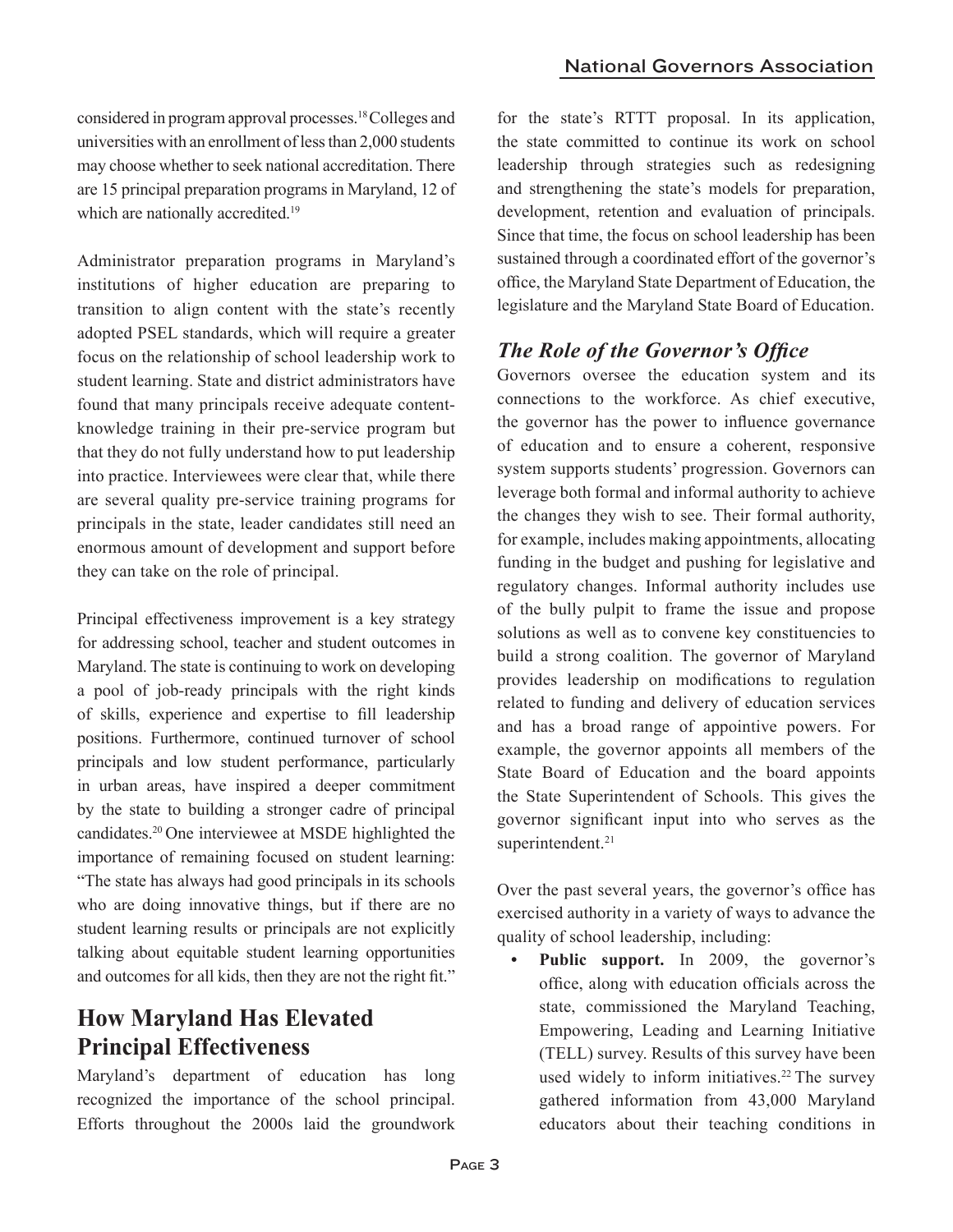order to examine whether supportive school environments are in place that can improve teacher effectiveness and student success. Almost 800 Maryland principals responded to questions about not only the teaching conditions in their schools but also the supports they receive from their districts.<sup>23</sup> Additionally, to signal his support and leadership, Governor O'Malley attended and spoke at one of the state's first leadership academy meetings. Interviewees suggested that the principal academies and principal pipeline work would not be as "powerful" or "long-lasting" without the involvement of the governor's office.

- **• Agenda setting**. Interviewees cited the governor's interest in building the capacity of local school districts as a key principle of reform. The governor's office has traditionally partnered with MSDE in capacity-building efforts for Local Educational Agencies (LEAs), particularly on school leadership. The governor's office set the goal of improving the principal pipeline and ensured that important leaders across the state understood, agreed on and worked toward the same goal. MSDE took responsibility for developing the proposal and the set of activities to meet the goal.
- **• Convening.** The governor's office convened the Governor's Council for Educator Effectiveness, which was charged with designing and piloting the state's new educator evaluation models. The president of the Maryland State Education Association and the State Superintendent of Schools served as co-chairs, reinforcing the collaborative nature of the work.

#### *The Role of the Maryland State Department of Education*

MSDE has worked hand-in hand with the governor's office to improve principal effectiveness. Although MSDE is charged with implementing state-level policy, it does not directly manage school and district operations. Nonetheless, the state education agency recognizes that a statewide strategy to bolster the pool of qualified candidates for the school principalship directly invests in change managers across districts and schools. To that end, MSDE works to implement creative ways to build a pool of talented and diverse principal candidates.24

The State Superintendent of Schools has established the Office of Leadership Development and School Improvement to provide targeted support to Maryland's lowest-performing schools and to foster the growth of effective leaders.25 The office provides in-school professional learning experiences to future and current school leaders that focus on the skills and knowledge required to be successful in the principalship. This shared leadership structure within the school building aims to lessen the burdens of principal displacement and re-assignment. The flagship programs in the Office of Leadership Development and School Improvement are the Aspiring Leaders Institute and the Governor's Promising Principals Academy. Both programs provide intensive yearlong training with job-embedded professional learning experiences that are designed to support local school systems in strengthening the leadership pipeline.

The Aspiring Leaders Institute prepares teacher leaders at low-performing schools to become assistant principals through a yearlong turnaround leadership project that focuses on developing and implementing solutions to a problem of practice at their school. Institute fellows work closely with leadership coaches, principals and their district's turnaround director to ensure continuity in expectations and alignment with school improvement plans. Fellows participate in professional learning communities with members of their cohort, participate in state- and district-level learning experiences and are members of their school leadership team. Upon completion of the program, fellows are well positioned to become a turnaround assistant principal.

The Promising Principals Academy—developed as a joint project of the governor's office and MSDE—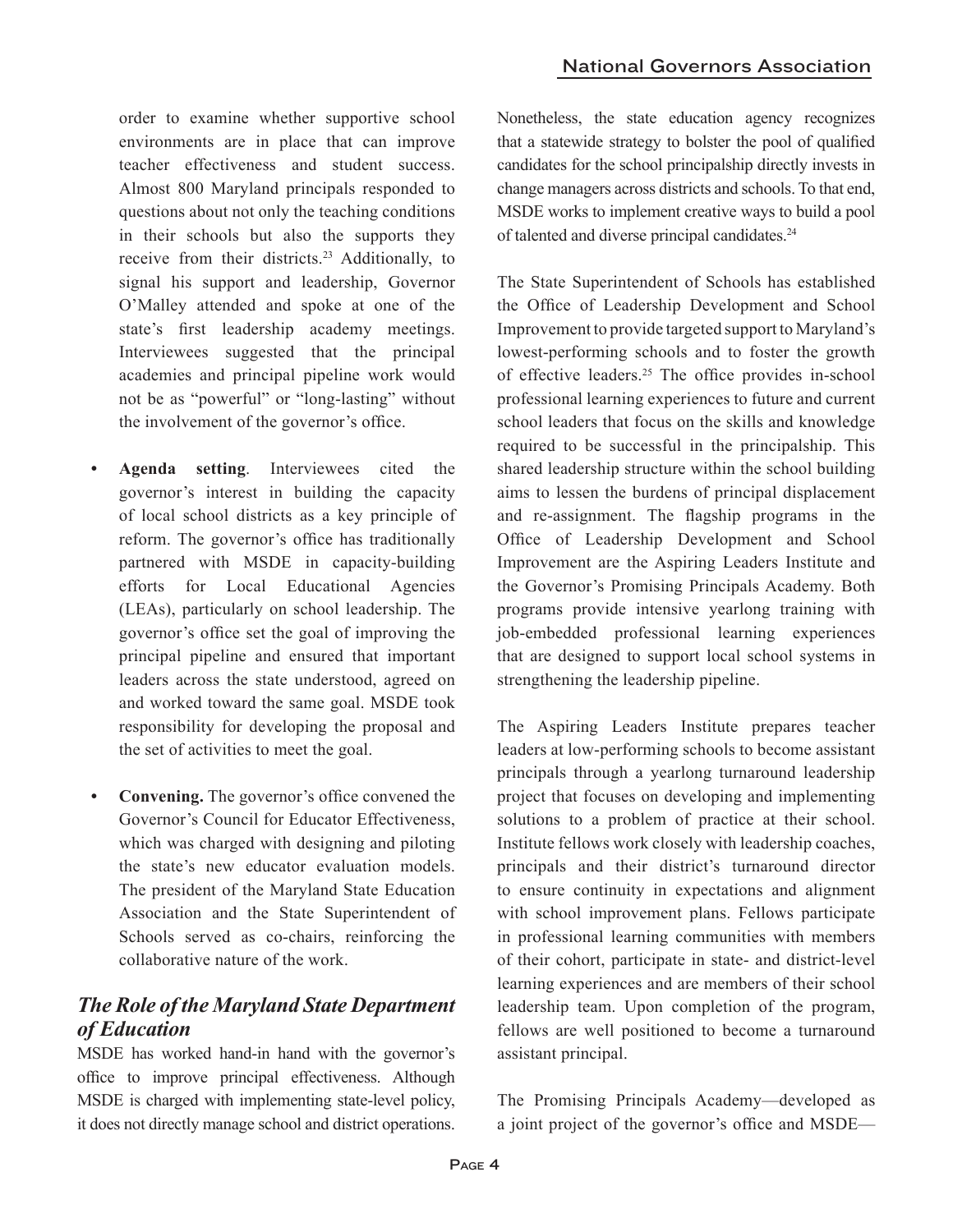prepares current assistant principals to become principals. Superintendents in each of the state's 24 school districts select two of the best and brightest assistant principals to participate. The yearlong academy is designed to build school leaders' capacity with implementing several critical school improvement initiatives—from implementing Maryland's College and Career Ready Standards to conducting meaningful educator evaluations—that rely heavily on managerial and instructional leadership to succeed. Participants also receive training on interviewing for a principal position, managing budgets, addressing ethical issues and engaging the media. Each cohort of promising principals is paired with a former principal who serves as a coach. Between training sessions, principal candidates work online to complete targeted learning experiences and participate in a community of practice under the guidance of their coaches. Upon successful completion of the program, participants are prepared to enter the principalship. The state uses funds from its operating budget and grants to subsidize the academy.

Building off the success of the Aspiring Leaders Institute and Promising Principals Academy, MSDE has established a new leadership program: the Priority Leaders Program. The program is designed to support principals of low-performing schools in implementing evidencebased strategies to improve student performance and teacher effectiveness. The academy is a key component of Maryland's Consolidated Every Student Succeeds Act plan to improve low-performing schools and will be piloted during the 2018-2019 school year.

#### *Support Relationshiops with Local Educational Agencies*

MSDE has focused on enhancing school leadership through changes in its structure and practices, including: internal organization, collaboration with other education agencies and the governor's office and development of support relationships with local school districts. MSDE has worked to become a "connector," following the philosophy that the state should be learning from districts and districts should be learning from one another. For

example, representatives from the divisions within MSDE who work on school principal issues meet monthly to align resources, discuss strategies to effectively support LEAs and monitor progress toward reaching statewide goals. To improve school leadership at scale, such support and promulgation of new models are critical.

MSDE was not always a trusted partner of LEAs. Some school district personnel viewed the state with suspicion or as a compliance and enforcement entity. MSDE has revised its approach to better address the needs of districts. This allows the state to provide customized, targeted support to districts, which is a shift from a onesize-fits-all approach sometimes used in the past. Staff in the support and school leadership offices at MSDE worked to effectively connect with district-level staff and build trust in MSDE initiatives. One interviewee mentioned State Education Agency (SEA) staff spent more than a year of frequent interaction with Baltimore City Schools leaders to engage them in MSDE school leadership efforts. Leaders in Prince George's County required a formal letter of support outlining the details of the new relationship with MSDE—including assurance that the relationship would not be focused solely on compliance. Today, MSDE staff supports school districts across the state. Furthermore, through RTTT, the state developed a state-level educator evaluation system and framework but let school districts design many of the elements of the evaluation system to align with local context. Ensuring school district compliance with state and federal law is still an important component of MSDE's work, but the state has shifted away from focusing solely on process compliance to results and outcomes for students and educators.

Some interviewees suggested that MSDE is able to do this work because it manages only 24 school districts unlike other states that may have hundreds of LEAs. For example, one high-level administrator at MSDE holds monthly meetings with all local superintendents in order to build relationships, discuss data and support local implementation of reform efforts. These monthly meetings are also a mechanism for gathering the views of district superintendents on the skills and expertise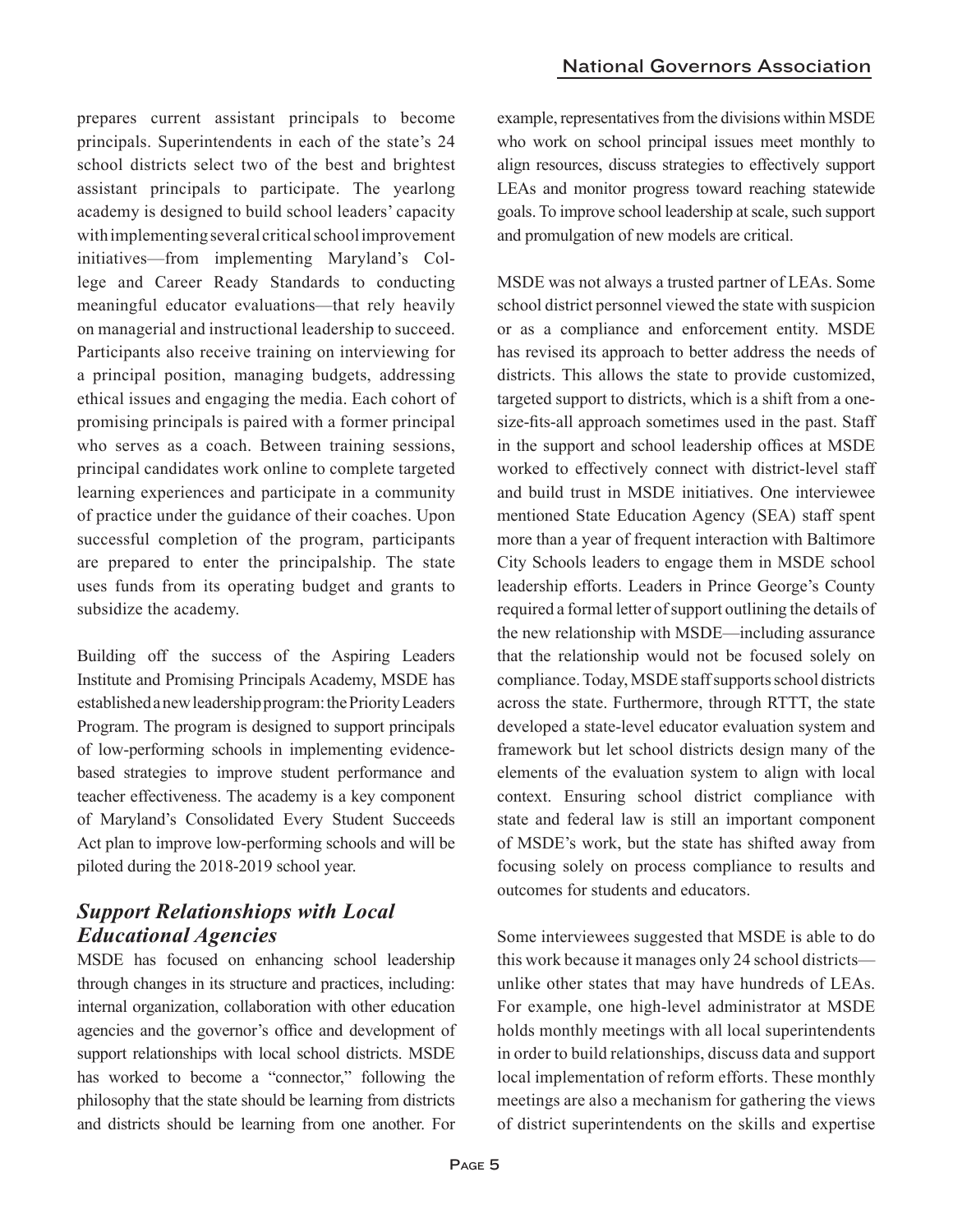that need to be developed in principals and principal candidates. Interviewees from the state and districts suggested that the communication process between the state and school districts, while imperfect, is robust. However, some interviewees suggested they could benefit from more forums to share best practices.

#### *The Role of the Maryland Legislature*

The Maryland General Assembly is responsible for considering and enacting legislation on education reform initiatives and appropriating funding for the state's education programs. Maryland's leaders have used legislation as a tool for encouraging the improvement of school principal effectiveness in two primary ways: supporting the development and implementation of leadership academies and fellowship programs, and increasing the requirements of the principal evaluation system. Much of this legislative activity occurred in preparation for and response to the state's Race to the Top application and award.

H.B 995 (2005) established a statewide Principal Fellowship and Leadership Development program.26 A similar program had been piloted in Baltimore as a result of Chapter 545 of H.B. 2002, which required the State Department of Education and the Baltimore City Public School System to design a principal development initiative.<sup>27</sup> The legislation required MSDE to develop criteria for the selection of fellows and receiving schools. In 2010, S.B. 140 appropriated \$100,000 to the Academy of Leadership and \$1,494,001 to MSDE's Division of Leadership Development.28 The nearly \$1.5 million allocated in S.B. 140 for MSDE reflected the state's commitment to offering high-quality leadership development and support programs to promising candidates for school principalship.

## *The Role of the Maryland State Board of Education*

The Maryland State Board of Education sets the state's education policies and standards for pre-kindergarten through high school and for Maryland's public libraries, juvenile services education and vocational

rehabilitation services. The board passes regulations imbued with the force of law and is empowered to interpret the meaning and intent of the law. It also reviews and approves three annual budgets—the Maryland State Department of Education headquarters budget, the state aid to local education budget and state-aided institutions budget—before the governor approves them and the General Assembly enacts them through appropriations.

The Maryland State Board of Education has supported school leadership through regulatory actions, including:

- In 2010, the board approved the state's Race to the Top application and the policies linked to it, including educator evaluation changes that are linked to student data;
- In 2011, the board approved a rule requiring Principal Induction Programs for all local districts to be in place by September 2014; and
- In 2012, the board approved rules and regulations pertaining to principal evaluations, which must include and be linked to student growth in addition to the Maryland Instructional Leadership Framework.

## **More Work to be Done**

Although Maryland's focus on principal quality through the coordination of governance entities has been successful, much work remains. Several interviewees suggested that induction and support for new principals continue to need improvement. Principals across the state still leave their posts at a rate considered too high for sustaining culture and student learning results. Many interviewees said that while the state needs more and better data on why principals leave, they hypothesize that the root cause is insufficient professional support for principals, particularly in low-performing schools.

Principal preparation programs across the state are still not adequately preparing enough candidates for many aspects of school leadership — in part because institutional preparation programs have not kept pace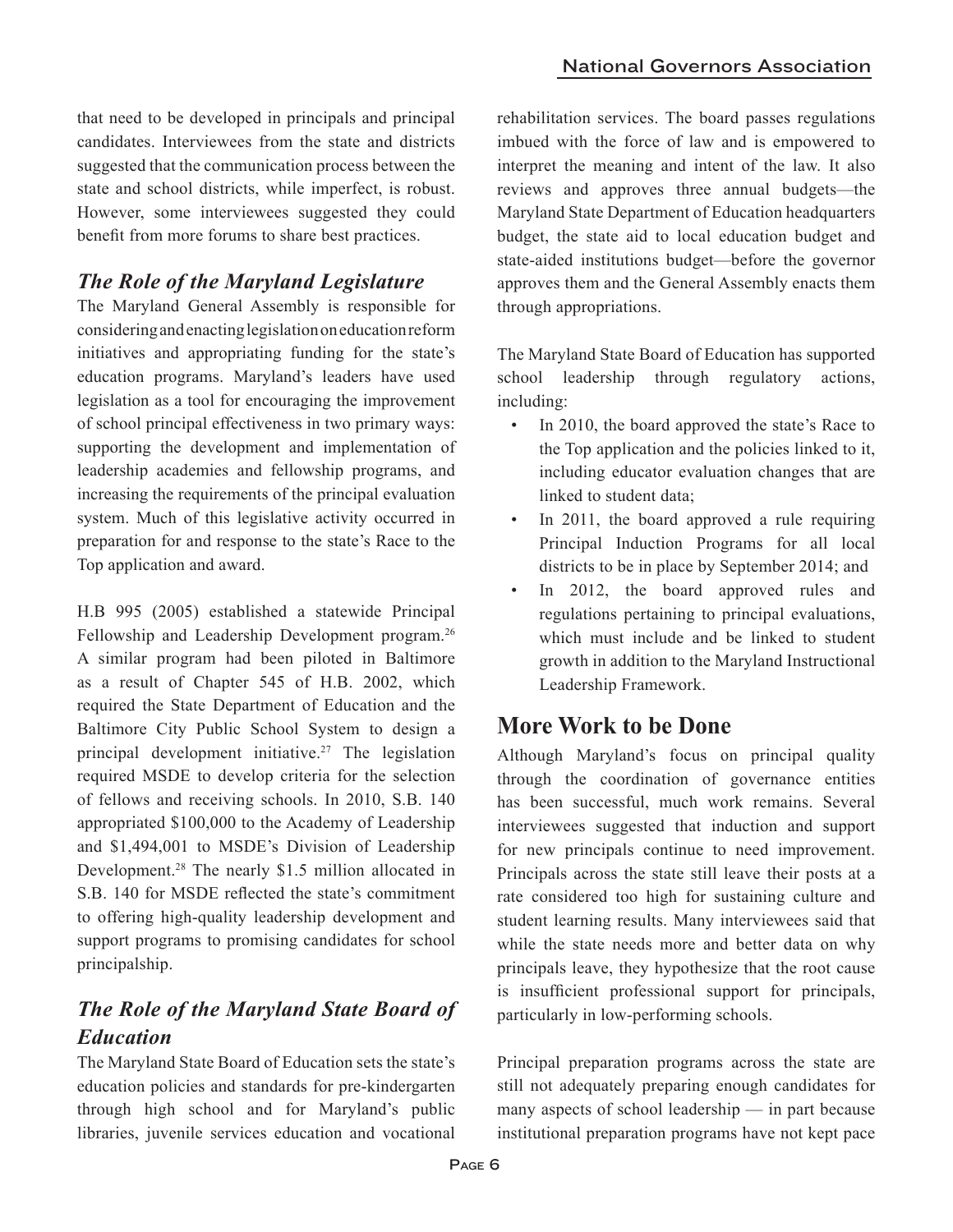with the changing role of the principal. However, Maryland's adoption of the PSEL standards provides an opportunity to improve alignment of content and practice. Deficiencies in existing pre-service preparation programs partially explain the need for MSDE's Office of Leadership Development and School Improvement to provide professional learning experiences for aspiring and current school leaders. Several LEAs also offer leadership preparation programs designed to help them build a bench of administrators who are prepared to meet their unique needs. Prince George's County, for example, has an assistant principal induction program that prepares novice administrators for the principalship. Furthermore, LEA recruitment and state licensure processes are not ideal due to an insufficient candidate pool and high turnover in some locations, which puts a burden on the hiring process.

While strong, communication between MSDE and the state's LEAs needs further improvement. Each year, WestEd, a national research and service delivery organization, conducts surveys, focus groups and discussions with key constituencies on behalf of MSDE. Data from a recent survey of 17,000 district faculty and staff members revealed that information from the SEA often does not filter down to teachers and principals. The state is now focused on improving mechanisms for moving information from the state to the district to the school building level. Larger districts are challenged by their magnitude to ensure schoolbased representatives are included in communications simply because there are so many schools and staff.

Maryland expended its RTTT grant to establish a foundation to support teacher and principal effectiveness. The state is pursuing other funding sources to continue to grow programs that focus on effective teachers and leaders. For example, the state received funding from the Southern Regional Education Board to design a teacher and principal evaluation system, which it implemented during the 2013-2014 school year. These funds have supported research analysis, which has allowed MSDE to make

data-driven decisions that improve professional learning experiences for leadership development.

## **Lessons Learned**

Maryland's leaders identified numerous lessons to bolster the state's principal pipeline that they are applying to future efforts and from which other states may learn:

- **• School leadership matters**. A key finding from a 2004 study established that school leadership is essential to student learning.<sup>29</sup> In a review of the evidence base, researchers found that school leadership is second only to teaching among school-based factors in its effects on student achievement. What's more, leadership's impact is greatest in low-performing schools, where many of the most disadvantaged children are educated. This reinforces the importance of leadership in school improvement. The 2004 study concluded that there were "virtually no documented instances of troubled schools being turned around without intervention by a powerful leader."
- **• State leadership matters.** The governance structure in Maryland has improved the coordination of efforts between the governor's office and the chief state school officer. That arrangement makes it more likely that the person who holds the position will work with the office of the governor to advance education policy. In Maryland, joint efforts to align policy objectives and to maintain a consistent course of action led to better availability of high-quality training experiences for principal candidates.
- **• Leadership reform needs to be integrated into a larger, comprehensive education agenda.** Isolated efforts to improve leadership policies will only go so far. States must embed school leadership efforts into a more comprehensive education agenda that includes strong student standards, effective teachers and targeted incentives for improvement that are driven by a functional accountability system.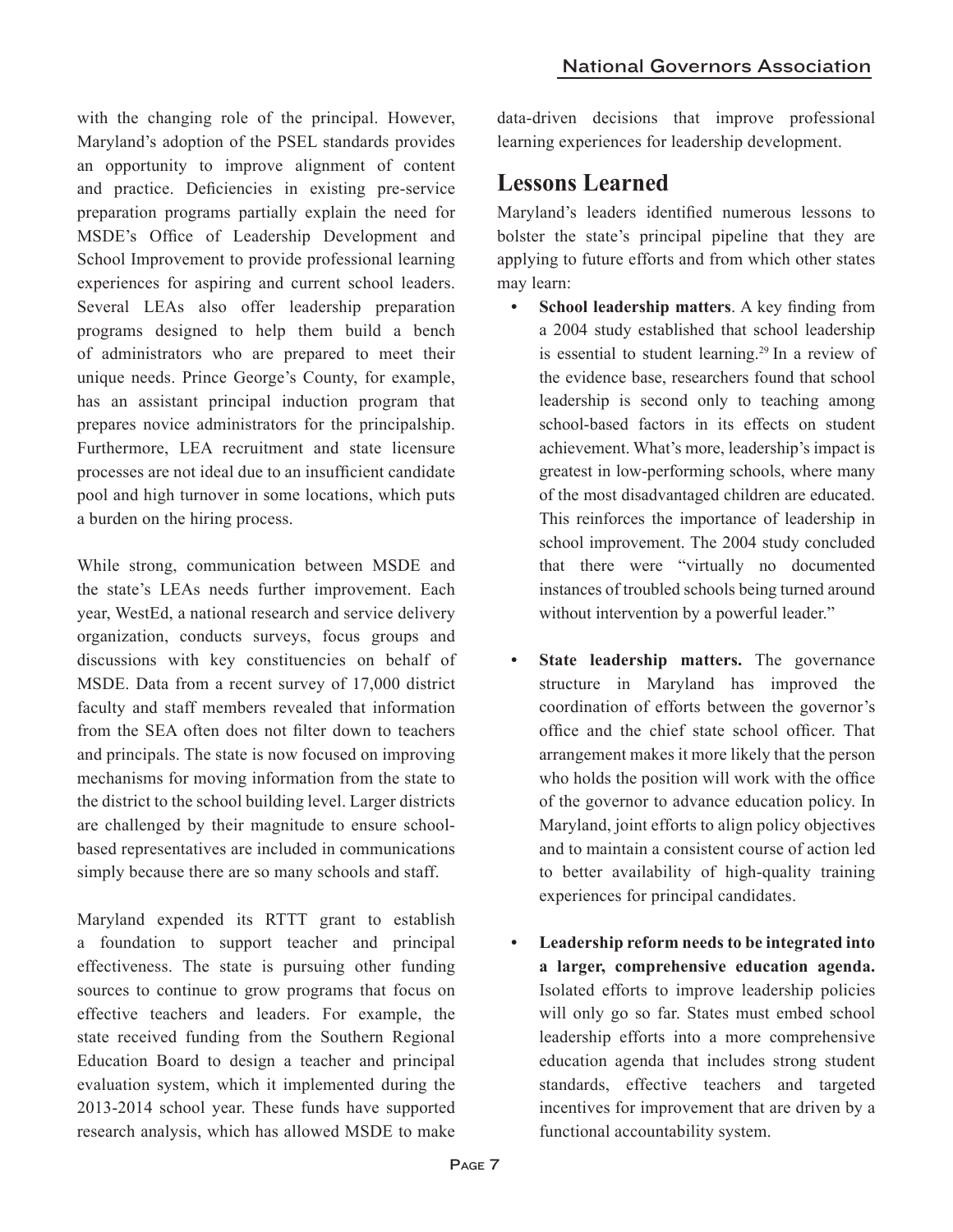- **• A "tight-loose" accountability system can improve school leadership.** All levels of the Maryland education system are held to high performance standards — but they also have a great deal of flexibility in the processes they use to meet those goals. For example, the principalship looks a bit different from school to school. Accordingly, districts need room to innovate in order to staff their schools with leaders who are best able to serve their students and communities.
- **• A state agency that models efficiency improves coordination and responsiveness.** MSDE has consolidated divisions and holds cross-division coordination meetings to ensure that all efforts focused on shared issues, such as principal effectiveness, are coordinated and more responsive to the districts' needs. LEAs report that this approach makes interacting with the SEA more transparent, and that they now receive more valuable assistance from the SEA. Maryland has only 24 school districts, which enables bringing all districts leaders together on a regular basis. States that have many more districts might consider using a regional approach to accomplish better two-way communication and collaboration.
- **• State-level support for LEAs improves principal quality statewide.** Many state-level actors, including SEAs and governors, provide support to LEAs to improve principal quality. The Maryland State Board of Education, the Maryland legislature and MSDE all play critical roles in supporting school leadership. The board has used regulatory actions to support the state's school leadership work, while the legislature has enacted bills that support school leadership programs and strengthen principal evaluation requirements. MSDE built relationships with school district leaders, and as a result, district leaders now typically welcome MSDE's

involvement in the development of policy and practice as well as its assistance in finding solutions to challenges and designing systems and processes that improve districts' talent management practice.30

- **• LEA involvement is critical to enhancing leadership principal pipelines.** MSDE takes direct responsibility for promulgating and communicating policy and for providing clear examples and supports to districts. The SEA has worked to engage and empower local leaders to support the work of school leadership and to be ambassadors for the policies and initiatives in their districts. District superintendents have significant autonomy and voice, both at the state and local levels, across Maryland.
- **• Sustainability through transitions can boost school leadership improvement efforts.** More than \$4 million in RTTT funds helped establish the Breakthrough Center at MSDE, which was charged with providing support to Maryland's lowest-performing Title I public schools. RTTT funds were also used to develop and implement programs aimed at improving teacher and principal effectiveness. The RTTT funding eventually ended, which coincided with a gubernatorial transition, and the state was faced with a multitude of funding and prioritization questions. Through this period of transition, the state made the preservation of the Aspiring Leaders Institute and the Governor's Promising Principals Academy a priority. The Office of Leadership Development and School Improvement replaced the Breakthrough Center in 2017 to provide customized support for the growth of effective leaders and school improvement efforts. Through the Office of Leadership Development and School Improvement, MSDE has worked to ensure that these programs — vital to strengthening the leadership pipeline in Maryland — will endure.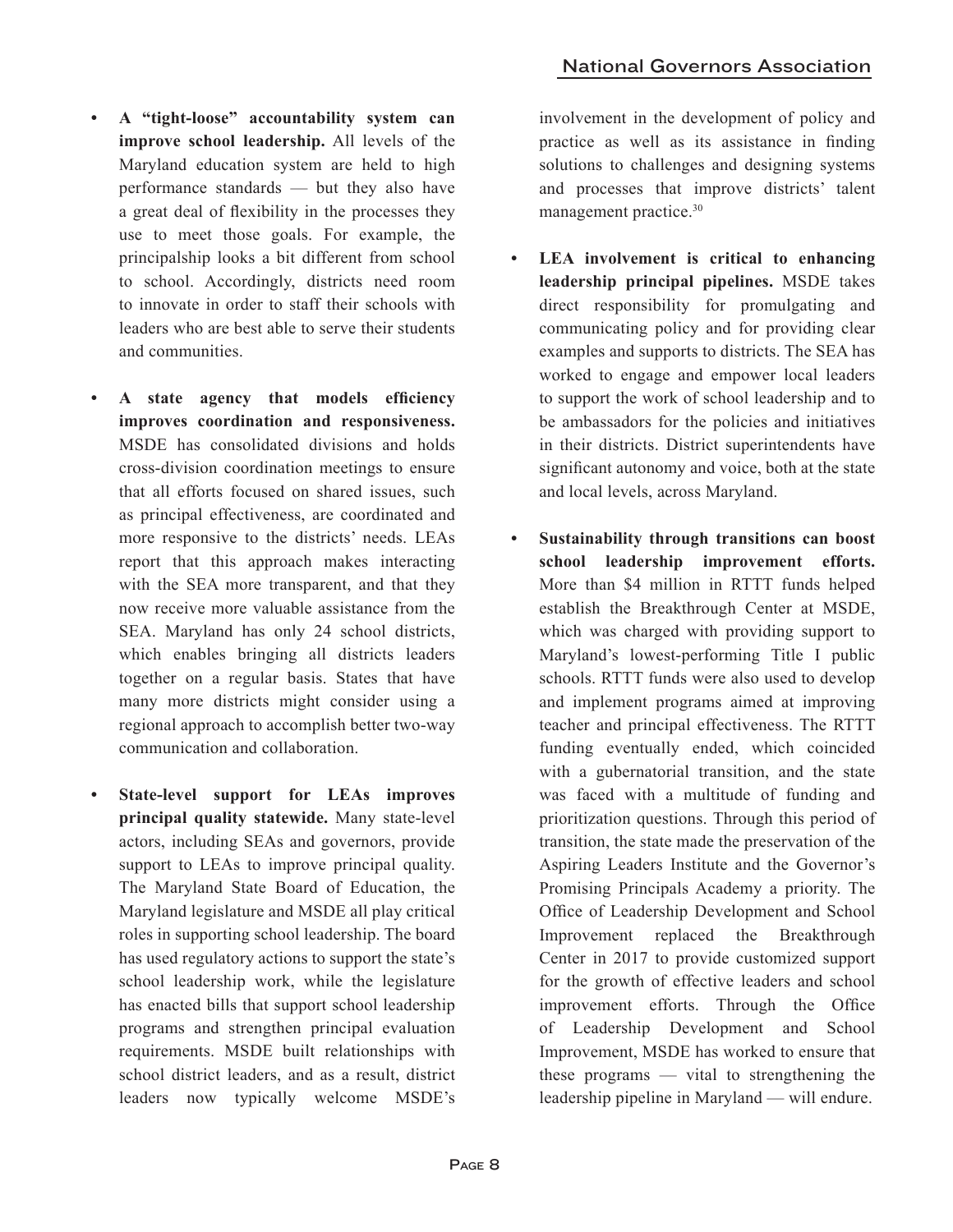# **School Leadership in Prince George's County**

Prince George's County Public Schools (PGCPS) is located near Washington, D.C., and is the secondlargest school district in Maryland with a student enrollment around 128,000.31 The district has about 9,000 teachers and nearly 500 school leaders, including principals and assistant principals. Student performance in the district is historically lower than in most other districts across the state. A key tactic the district is using to improve teaching and learning is leveraging the role of the school leader through targeted improvements to its principal pipeline.

In 2010, Maryland was awarded a Race to the Top (RTTT) grant. PGCPS was one of the state's par¬ticipating RTTT districts and included in its local-level RTTT plan a variety of leadership training and development programs for aspiring and new principals. In August 2011, PGCPS, along with five other school districts, was awarded a multimillion-dollar grant from the Wallace Foundation to participate in its Principal Pipeline Initiative (PPI) to develop, hire and support new principals.<sup>32</sup> Then, in November 2011, PGCPS received a \$250,000 grant from the Freddie Mac Foundation to provide additional support for the principal pipeline work. At the time, the district superintendent, William R. Hite, Jr., said, "We are investing in this work because we believe expanding the capacity of our instructional leaders will directly improve the quality of teaching and increase student achievement."<sup>33</sup>

As a result of the commitment from the district to improve the principal pipeline and the resources to support the effort, PGCPS has embarked over the past few years on several strategies, including:

- Participation in the state's teacher evaluation pilot program. PGCPS worked with the state to allow the state framework to inform the district's final teacher evaluation model but also developed and is implementing a model that is unique for the PGCPS context;
- Development of new leadership standards that drive all components of the principal pipeline, including evaluation and professional development; and
- Use of a variety of recruitment and training programs, including a partnership with the National Institute for School Leadership that focuses on current assistant principals as aspiring leaders and a partnership with Bowie State University for principal preparation.

Results from these efforts are still emerging. A Wallace-commissioned independent evaluation of PPI has focused on implementation of the principal pipeline components, demonstrating that districts can make progress. When they do, both the district and novice principals benefit.34 An effects study of the initiative by RAND will be published in 2018. A cost analysis, also conducted by RAND, will appear in summer 2017.

Interviewees from PGCPS suggested that communication and support from the state, including the Maryland State Department of Education and the governor's office, have been important to the progress of their work. Leadership and agenda-setting from the governor's office facilitated local buy-in and support of the district's pipeline work as well as a focus on and attention to setting up outcomes-based systems.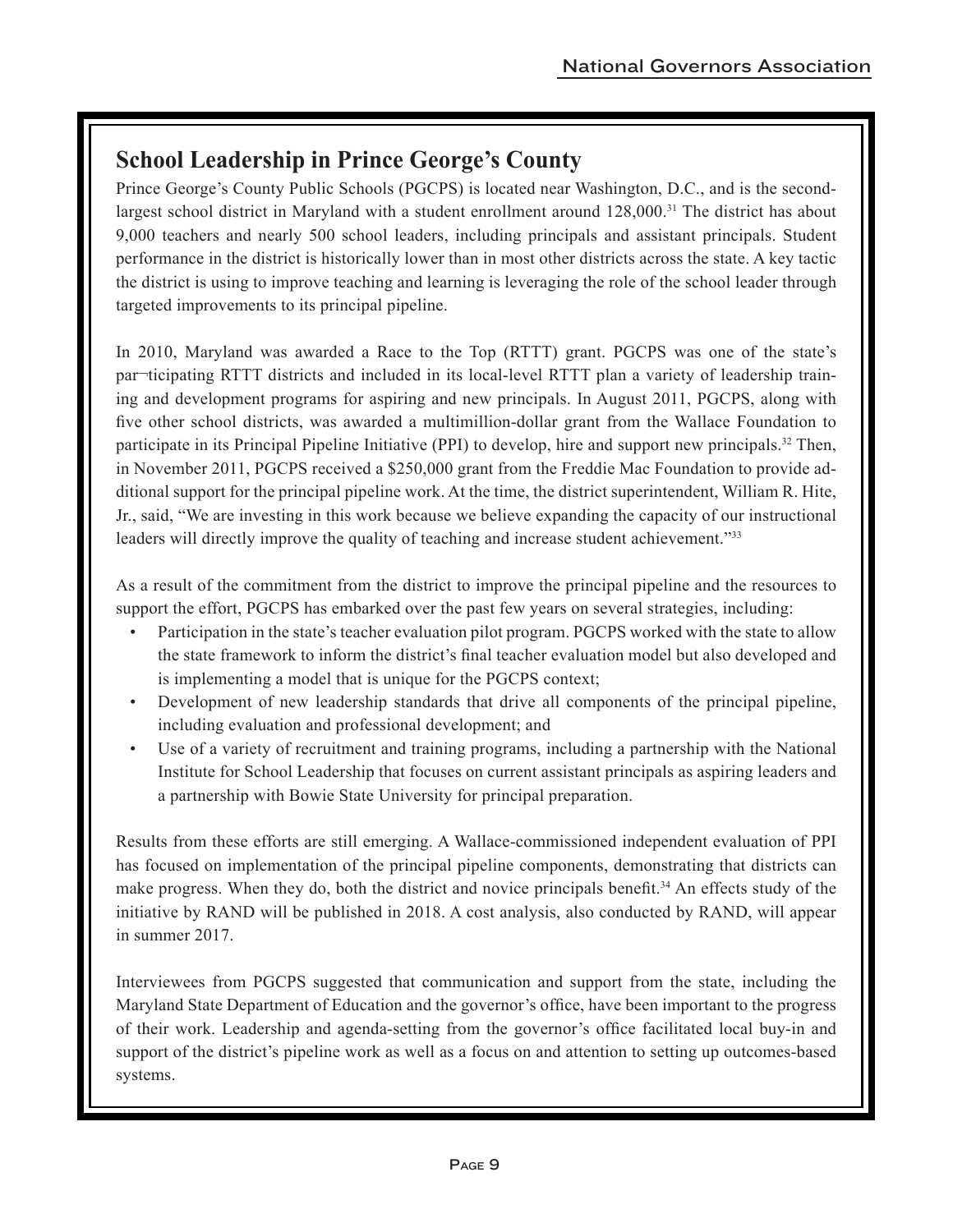#### National Governors Association

*Danny Carlson Policy Analyst Education Division NGA Center for Best Practices 202-624-5319*

*Cortney Rowland Former Senior Policy Analyst Education Division NGA Center for Best Practices*

*August 2017*

Recommended citation format: Carlson, D. and Rowland, C. *How Maryland Policymakers Are Working Together to Improve School Principal Quality*. Washington, D.C.: National Governors Association, 2017.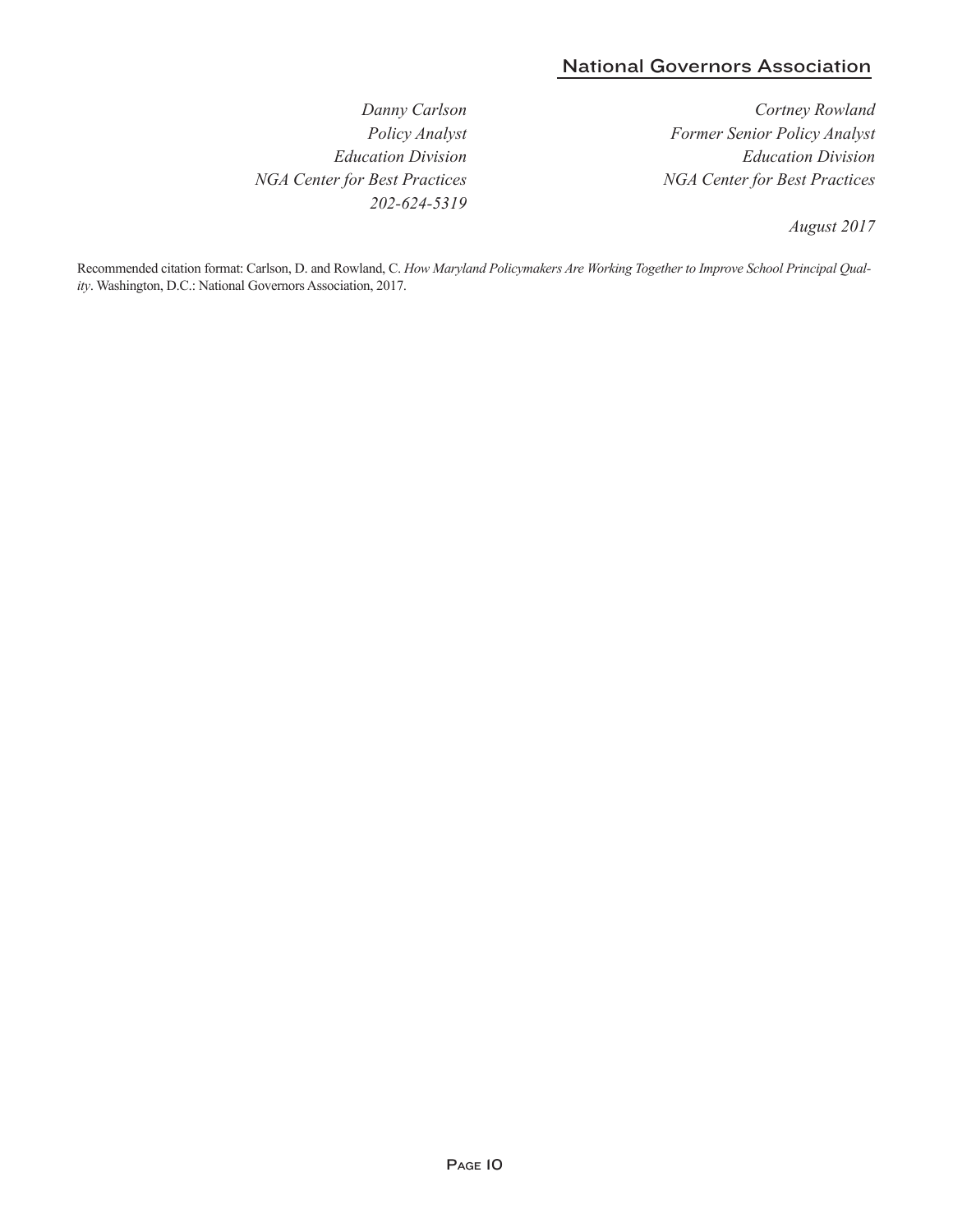### **Endnotes**

<sup>1</sup> Kenneth Leithwood et al. *How leadership influences student learning* (New York: Wallace Foundation, 2015). Retrieved from: http://www.wallace[foundation.org/knowledge-center/Documents/How-Leadership-Influences-Student-Learning.pdf](http://www.wallacefoundation.org/knowledge-center/Documents/How-Leadership-Influences-Student-Learning.pdf).; Robert J. Marzano, Tim Waters and Brian McNulty, *School Leadership That Works: From Research to Results* (Alexandria, VA: Association for Supervision and Curriculum Development, 2005); Tim Waters, Robert J. Marzano and Brian McNulty, *Balanced Leadership: What 30 Years of Research Tells Us about the Effect of Leadership on Student Achievement: Working Paper* (Denver: Mid-Continent Research for Education and Learning, 2003); and Karen Seashore Louis et al., *Learning From Leadership: Investigating the Links to Improved Student Learning: Final Report of Research to the Wallace Foundation* (University of Minnesota and University of Toronto, 2010).

<sup>2</sup> Laura Goe, The Link Between Teacher Quality and Student Outcomes: A Research Synthesis (National Comprehensive Center for Teacher Quality, 2007). Retrieved from: [http://www.gtlcenter.org/sites/default/files/docs/LinkBetweenTQandStudentOutcomes.pdf;](http://www.gtlcenter.org/sites/default/files/docs/LinkBetweenTQandStudentOutcomes.pdf) NCLB, Sec. 9101, (23), for definition of Highly Qualified Teacher (HQT). Retrieved from: [http://www2.ed.gov/policy/elsec/leg/esea02/pg107.html#sec9101;](http://www2.ed.gov/policy/elsec/leg/esea02/pg107.html#sec9101) and Great Teachers and Leaders section of Federal Race to the Top Priorities (2009). Retrieved from: [http://www.gpo.gov/fdsys/pkg/FR-2009-11-18/pdf/E9-27426.pdf.](http://www.gpo.gov/fdsys/pkg/FR-2009-11-18/pdf/E9-27426.pdf)

<sup>3</sup> Paul Manna, *Developing excellent school principals to advance teaching and learning: Considerations for state policy* (New York: Wallace Foundation, 2015). Retrieved from: [http://www.wallacefoundation.org/knowledge-center/Pages/Developing-Excellent-School-Principals.aspx.](http://www.wallacefoundation.org/knowledge-center/Pages/Developing-Excellent-School-Principals.aspx)

<sup>4</sup> *Building Human Capital Pipelines: Examining the Role of the State Education Agency*, Dennis Woodruff and Cyrillene Clark, The state role in turnaround: Emerging best practices (San Francisco, CA: WestEd, 2014).

<sup>5</sup> NGA Center staff interviewed seven individuals working on school leadership at the state level and in two urban school districts. Interviews lasted approximately one hour and all followed the same general interview template in order to garner feedback on specific issues. Interviewees' names and roles are kept confidential to enable them to speak candidly. NGA Center staff distills themes and identify key lessons across the interviews.

<sup>6</sup> Education Week, Quality Counts (2015). Retrieved from: [http://www.edweek.org/media/qualitycounts2015\\_release.pdf.](http://www.edweek.org/media/qualitycounts2015_release.pdf)<br>7 Maryland Report Card (2016). Retrieved from: http://www.mdreportcard.org/Demographics.aspy2K=15AAAA&WD

<sup>7</sup> Maryland Report Card (2016). Retrieved from: [http://www.mdreportcard.org/Demographics.aspx?K=15AAAA&WDATA=Local+School+System.](http://www.mdreportcard.org/Demographics.aspx?K=15AAAA&WDATA=Local+School+System)

8  [Professional Salary Schedules, Maryland Public Schools \(2014-2015\). Retrieved from: http://archives.marylandpublicschools.org/MSDE/divisions/](http://archives.marylandpublicschools.org/MSDE/divisions/planningresultstest/doc/20142015Staff/20142015StaffSalarySchedules.pdf) planningresultstest/doc/20142015Staff/20142015StaffSalarySchedules.pdf.

<sup>9</sup> [Maryland State Department of Education RTTT webpage. Retrieved from: http://archives.marylandpublicschools.org/MSDE/programs/race\\_to\\_the\\_](http://archives.marylandpublicschools.org/MSDE/programs/race_to_the_top/) top/.

<sup>10</sup> Education Reform Act of 2010, H.B. 1263. Retrieved from: [http://mgaleg.maryland.gov/webmga/frmMain.aspx?tab=subject3&ys=2010rs/billfile/](http://mgaleg.maryland.gov/webmga/frmMain.aspx?tab=subject3&ys=2010rs/billfile/hb1263.htm) hb1263.htm.

11 Professional Standards for Educational Leaders (2015). Retrieved from: [http://www.marylandpublicschools.org/about/Pages/OTPE/PSEL.aspx.](http://www.marylandpublicschools.org/about/Pages/OTPE/PSEL.aspx)

12 Annotated Code of Maryland, 13A.12.04.04, Supervisors of Instruction, Assistant Principals, and Principals. Retrieved from: http://www.dsd.state.

md.us/comar/comarhtml/13a/13a.12.04.04.htm.<br><sup>13</sup> [ETS, School Leaders Licensure Assessment. Retrieved from:](http://www.dsd.state.md.us/comar/comarhtml/13a/13a.12.04.04.htm)<http://www.ets.org/Media/Tests/SLS/pdf/1011.pdf>.<br><sup>14</sup> Annotated Code of Maryland, 13A.12.04.04, Supervisors of Inst md.us/comar/comarhtml/13a/13a.12.04.04.htm.

<sup>15</sup> Woodruff and Clark, *Building Human Capital Pipelines: Examining the Role of the State Education Agency.*<br><sup>16</sup> The Maryland State Department of Education Division of Educator Effectiveness Program Approval and Assessm [for New/Modified Educator Preparation Programs \(2014\). Retrieved from: http://archives.marylandpublicschools.org/MSDE/divisions/certification/](http://archives.marylandpublicschools.org/MSDE/divisions/certification/progapproval/docs/GuidelinesNewModifiedEdPrepProgramsReview060914.pdf) progapproval/docs/GuidelinesNewModifiedEdPrepProgramsReview060914.pdf.

<sup>17</sup> The Alliance to Reform Education Leadership (AREL), Maryland Principal Snapshot (2012). Retrieved from: http://www.bushcenter.org/sites/de-

fault/files/Snapshot%20Maryland%20FINAL.pdf.<br><sup>18</sup> H.B[.](http://www.bushcenter.org/sites/default/files/Snapshot%20Maryland%20FINAL.pdf) 733 (1998). Retrieved from: [http://mlis.state.md.us/1998rs/bills/hb/hb0733t.PDF;](http://www.bushcenter.org/sites/default/files/Snapshot%20Maryland%20FINAL.pdf) and Maryland Code (2010), Title 11, Subtitle 2, Section 11-

208. Retrieved from: [http://law.justia.com/codes/maryland/2010/education/title-11/subtitle-2/11-208.](http://law.justia.com/codes/maryland/2010/education/title-11/subtitle-2/11-208)<br><sup>19</sup> [Maryland Approved Programs for Professionally Certified Personnel \(2016\). Retrieved from:](http://archives.marylandpublicschools.org/msde/divisions/) http://archives.marylandpu sions/certification/certification\_branch/doc/MAPReport2016.pdf.

20 Susan Burkhauser et al., *First-Year Principals in Urban School Districts: How Actions and Working Conditions Relate to Outcomes* (RAND and New Leaders, 2012). Retrieved from[: http://www.rand.org/content/dam/rand/pubs/technical\\_reports/2012/RAND\\_TR1191.pdf.](http://www.rand.org/content/dam/rand/pubs/technical_reports/2012/RAND_TR1191.pdf)

<sup>21</sup> National Association of State Boards of Education, State Education Governance (2016). Retrieved from: http://www.nasbe.org/wp-content/uploads/ Governance-matrix-January-2016.pdf.

<sup>22</sup> TELL Maryland Interim Report (2009). Retrieved from: [https://tellmaryland.org/uploads/File/MD09\\_Executive\\_Summary\\_Interim\\_Report.pdf](https://tellmaryland.org/uploads/File/MD09_Executive_Summary_Interim_Report.pdf).

<sup>23</sup> New Teacher Center, TELL Maryland Survey Research Brief (2009). Retrieved from: https://tellmaryland.org/uploads/File/MD09\_initial\_findings. pdf.

24 Woodruff and Clark, *Building Human Capital Pipelines: Examining the Role of the State Education Agency*.

<sup>25</sup> Maryland State Department of Education, Office of Leadership Development and School Improvement Office of Leadership Development and School Improvement webpage. Retrieved from: [http://www.marylandpublicschools.org/about/Pages/OTPE/index.aspx.](http://www.marylandpublicschools.org/about/Pages/OTPE/index.aspx)

26 H.B. 995. Retrieved from: <http://mgaleg.maryland.gov/webmga/frmMain.aspx?ys=2005rs%2fbillfile%2fhb0995.htm> and http://www.newleaders. org/locations/maryland/.

27 H.B. 853. Retrieved from: <http://mgaleg.maryland.gov/webmga/frmMain.aspx?ys=2002rs/billfile/hb0853.htm>.

28 S.B. 140. Retrieved from: <http://mgaleg.maryland.gov/webmga/frmMain.aspx?ys=2010rs%2fbillfile%2fsb0140.htm>.

29 Kenneth Leithwood et al. *How leadership influences student learning*.

30 Woodruff and Clark, *Building Human Capital Pipelines: Examining the Role of the State Education Agency*.